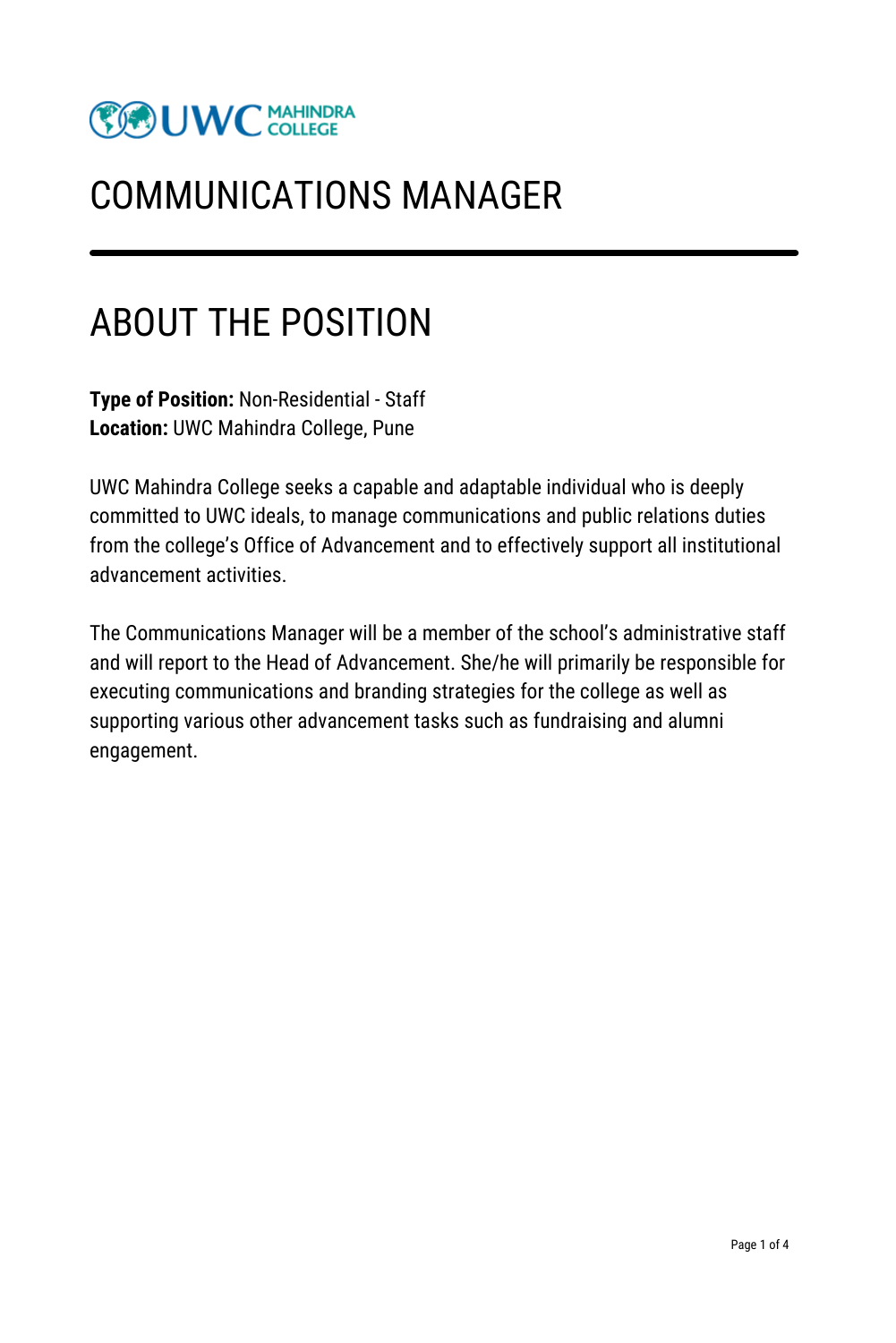

### KEY RESPONSIBILITIES

#### **Communications and Brand Building:**

- Sustain an impactful and consistent brand message across all communications materials such as publications, videos, websites, presentations, fundraising campaigns, and social media.
- Coordinate the creation, production and dissemination of college communications such as quarterly newsletters, brochures, messages, presentation materials, blogs, short videos and proposals for all development initiatives. Produces and edits the Head of College newsletters. Responsibilities include managing production, content creation and management, and vendor liaising.
- Establish a strong social media presence through active and innovative outreach on both established and new social media channels.
- Identify appropriate metrics for the college's digital communication and work towards optimising them.
- Maintain college website and intranet by monitoring content and collaboratively update content as required. Ensure ongoing improvement of the website, including phased updates and redesigns by liaising with vendor.
- Maintain a media bank for print, digital or interal communications as well as media and publications archives.
- Support the college's media strategy and promotional outreach; including writing press releases, media placement pitches, special events support and short programmes promotions.
- Implement e-communication and data collection initiatives to establish and maintain an electronic database of all constituents.
- Design and collate handbooks. Writes, edits and ensures publication of the college's Annual Report.

#### **Advancement Related Functions:**

Contribute to the development and implementation of Advancement Office initiatives and activities such as alumni reunion and engagement activities, fundraising campaigns, special projects, and advertisements for summer programmes from a communications standpoint.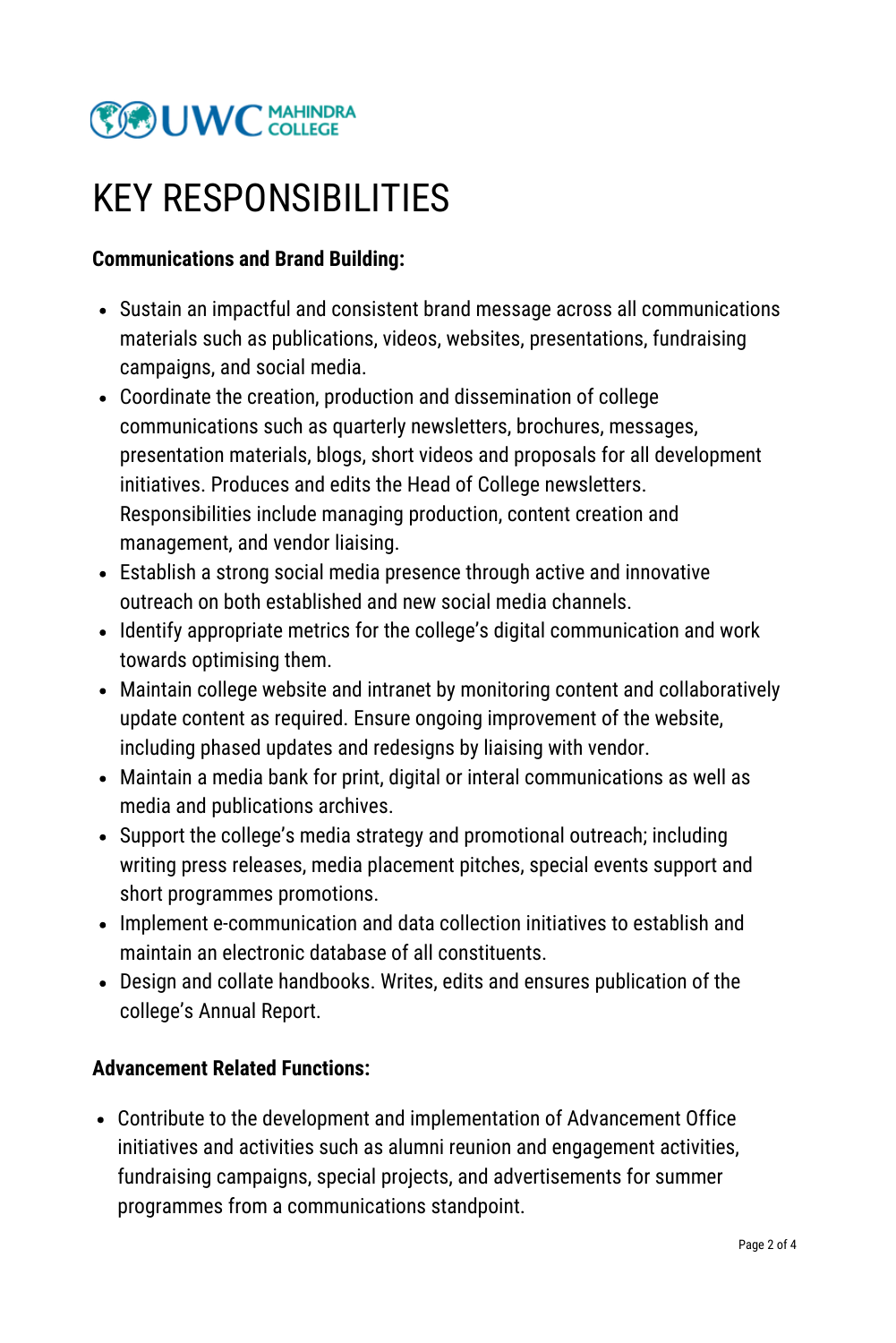

### KEY RESPONSIBILITIES (continued)

#### **Administrative responsibilities:**

- Manage budget, spending and reporting for communications initiatives of the College.
- Supervise documentation of key college events through collaboration with students, or vendors.
- Liaise with the UWC International Office during common global projects and represent the college's interests and priorities.
- Co-ordinate and update internal communications requirements (such as email signatures, letterheads, visiting cards, etc.)

## QUALIFICATIONS AND COMPETENCIES REQUIRED

**Education:** Bachelor's degree or equivalent, preferably in Media/ Communcations/ Marketing or related fields.

**Work Experience:** Minimum 3 years' experience in a reputable organization in any of the following roles: marketing, communications, media/PR, social media management, non-profit fundraising, business development or educational advancement.

#### **Desired Qualities:**

- Innovative thinker, with a track record for translating strategic thinking into action plans and output.
- Strong communications portfolio with exceptional written, oral, interpersonal, and presentation skills.
- Demonstrated success integrating and leveraging social and digital media as a component of a successful marketing and communications program.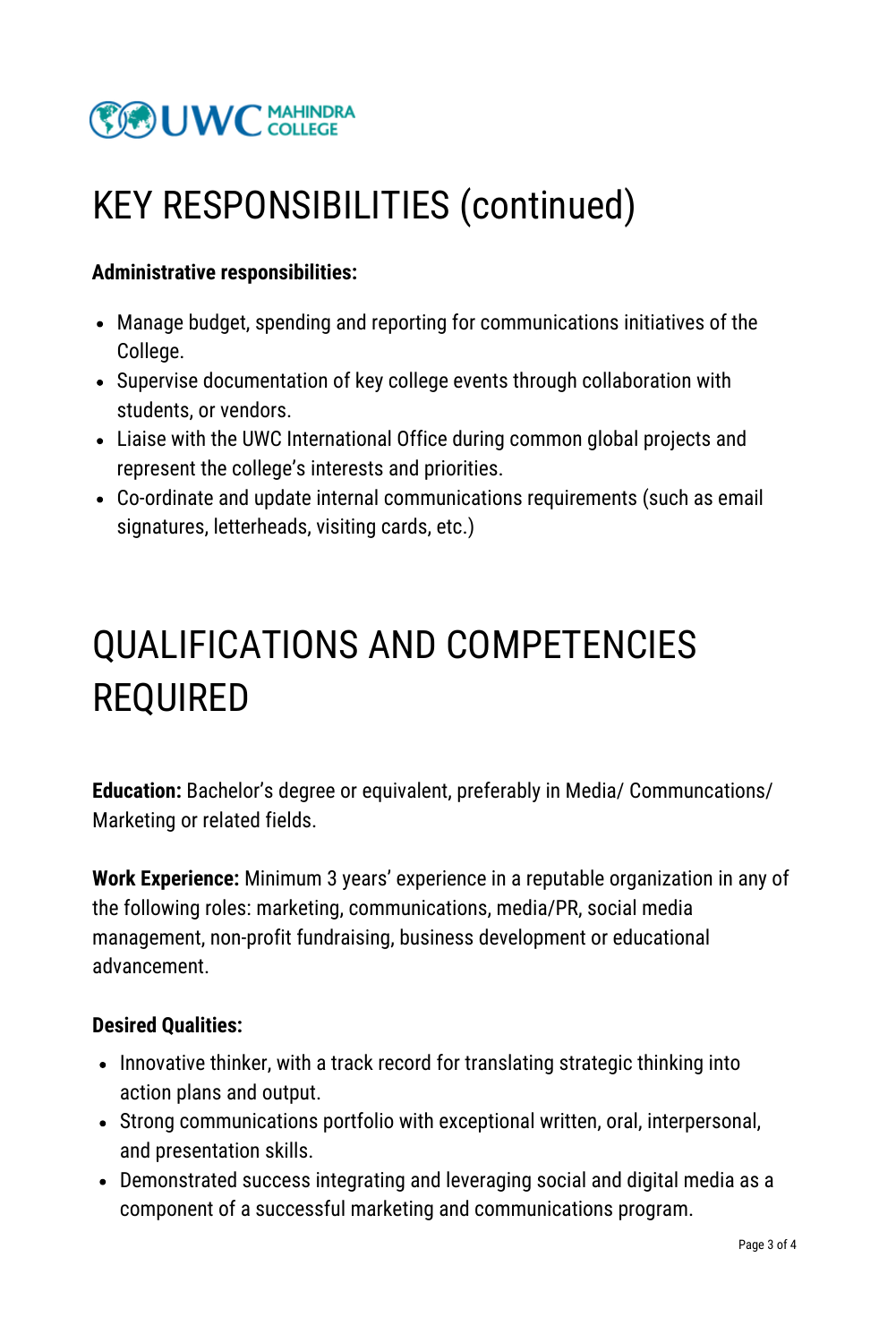### **COUW C MAHINDRA**

# QUALIFICATIONS AND COMPETENCIES REQUIRED (continued)

#### **Desired Qualities:**

- Attention to detail, strong organizational & time management skills. Ability to be self-motivated and manage a complex workload under tight deadlines.
- Excellent interpersonal and intercultural communication skills. Team player who will not only carry out their own immediate job responsibilities but will also contribute collaboratively to other offices, functions, and activities outside the scope of their job description.
- Ability to work with Canva for social media and publication templates, and Wordpress for website backend management.

#### **Significant Assets:**

- Knowledge of Hindi and/or Marathi
- Experience in public relations management
- Understanding of international educational systems and enthusiasm for the UWC movement
- Intermediate to advanced experience with video production
- Intermediate to advanced proficiency in desktop design software suites (Adobe Photoshop, InDesign, Premiere Pro) for in-house graphics, videos, publications design and production
- Intermediate experience with website management